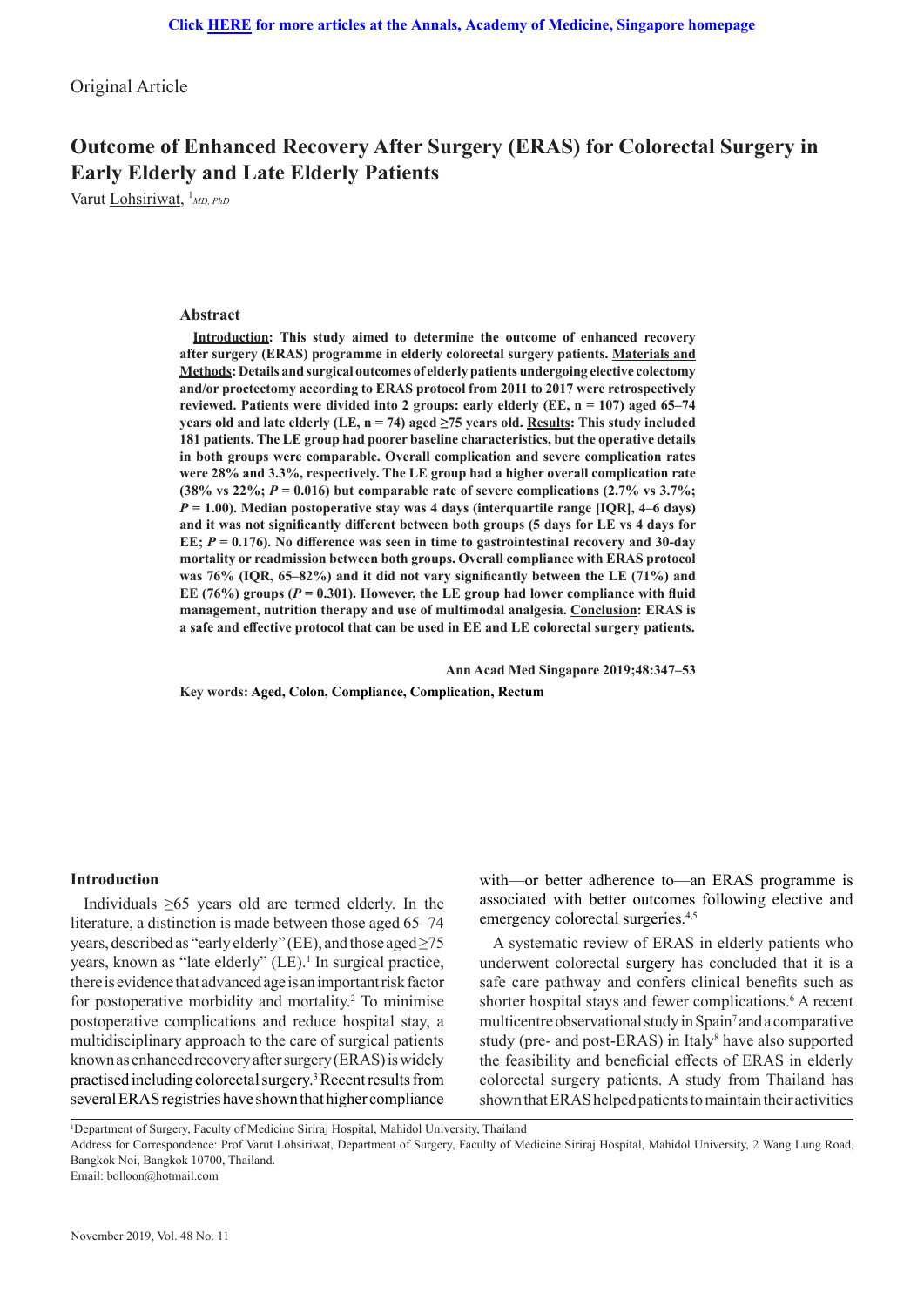of daily living (ADL) and improve their quality of life following colorectal surgery.9

However, most studies in the literature have mainly compared elderly patients on ERAS against those on traditional care pathways.<sup>8,10,11</sup> They also focused on ERAS outcomes in elderly and young patients<sup>9,12–14</sup> or reported on such outcomes in elderly patients as a case series.<sup>7</sup> Little is known about detailed compliance with ERAS protocol in the elderly and the differences in clinical outcomes and use of ERAS protocol, if any, in different age groups of the elderly.<sup>15</sup> This study aimed to determine the outcome of ERAS in the elderly after colorectal surgery and to compare the results between EE and LE patients.

# **Materials and Methods**

This is a retrospective study of 181 patients  $\geq 65$  years old who underwent elective open colectomy and/or proctectomy in an ERAS programme from January 2011 to September 2017 at a university hospital in Thailand. Patients with acute colonic obstruction or perforation and those who underwent a non-resection procedure (such as proximal colostomy and bypass operation) were excluded. Since the focus of our study is on ERAS outcome, patients who underwent laparoscopic surgery were excluded as laparoscopy has been shown to confer advantages that are independent of ERAS.<sup>16</sup> This study was approved by the institutional ethics committee and written informed consent was provided by patients.

All patients were operated on and treated by a boardcertified colorectal surgeon and his team according to an established ERAS protocol based on the recommendations for perioperative care in elective colorectal surgery published by ERAS Society.17,18 The ERAS protocol comprised 17 interventions that were implemented in 3 phases: preoperative, intraoperative and postoperative (Table 1). The details and application of the protocol were not distinguished by the age of the patients. At discharge, patients were afebrile and ambulated independently, and pain was adequately managed with oral analgesics and recovery of gastrointestinal function was satisfactory. Postoperatively, they were followed up at 7–10 days and 1 month. At 1 month follow-up, they underwent a physical examination and reported on their functional status, including any unplanned visits or admissions to a medical facility such as hospital.

Data collection included patients' baseline characteristics, operative details, postoperative outcomes and compliance with ERAS protocol. The baseline characteristics included

Table 1. ERAS Protocol for Elective Colorectal Surgery

| <b>Phase</b>   | <b>Intervention</b>                                                                    |  |  |
|----------------|----------------------------------------------------------------------------------------|--|--|
| Preoperative   | Structured and detailed preoperative counselling to patients and their relatives<br>1. |  |  |
|                | Cessation of smoking and intake of alcohol<br>2.                                       |  |  |
|                | Preoperative optimisation of nutrition status<br>3.                                    |  |  |
|                | Optimisation of other general conditions including anaemia<br>4.                       |  |  |
|                | No mechanical bowel preparation<br>5.                                                  |  |  |
|                | Administration of appropriate prophylactic antibiotics<br>6.                           |  |  |
| Intraoperative | Prophylaxis of postoperative nausea and vomiting<br>7.                                 |  |  |
|                | 8.<br>Use of mid-thoracic epidural anaesthesia                                         |  |  |
|                | Use of atraumatic O-ring wound retractor/protector<br>9.                               |  |  |
|                | Active warming to avoid hypothermia<br>10.                                             |  |  |
|                | Near-zero fluid balance to avoid overload of salt and water<br>11.                     |  |  |
|                | No intra-abdominal or pelvic drain<br>12.                                              |  |  |
| Postoperative  | 13. Early intake of oral fluids and semi-solid foods (from postoperative day 0)        |  |  |
|                | Early ambulation (from postoperative day 1)<br>14.                                     |  |  |
|                | 15. Multimodal analgesia with opioid-sparing strategies                                |  |  |
|                | Removal of urinary catheter by postoperative day 3<br>16.                              |  |  |
|                | 17. Discontinuation of intravenous fluid infusion by postoperative day 3               |  |  |

ERAS: Enhanced recovery after surgery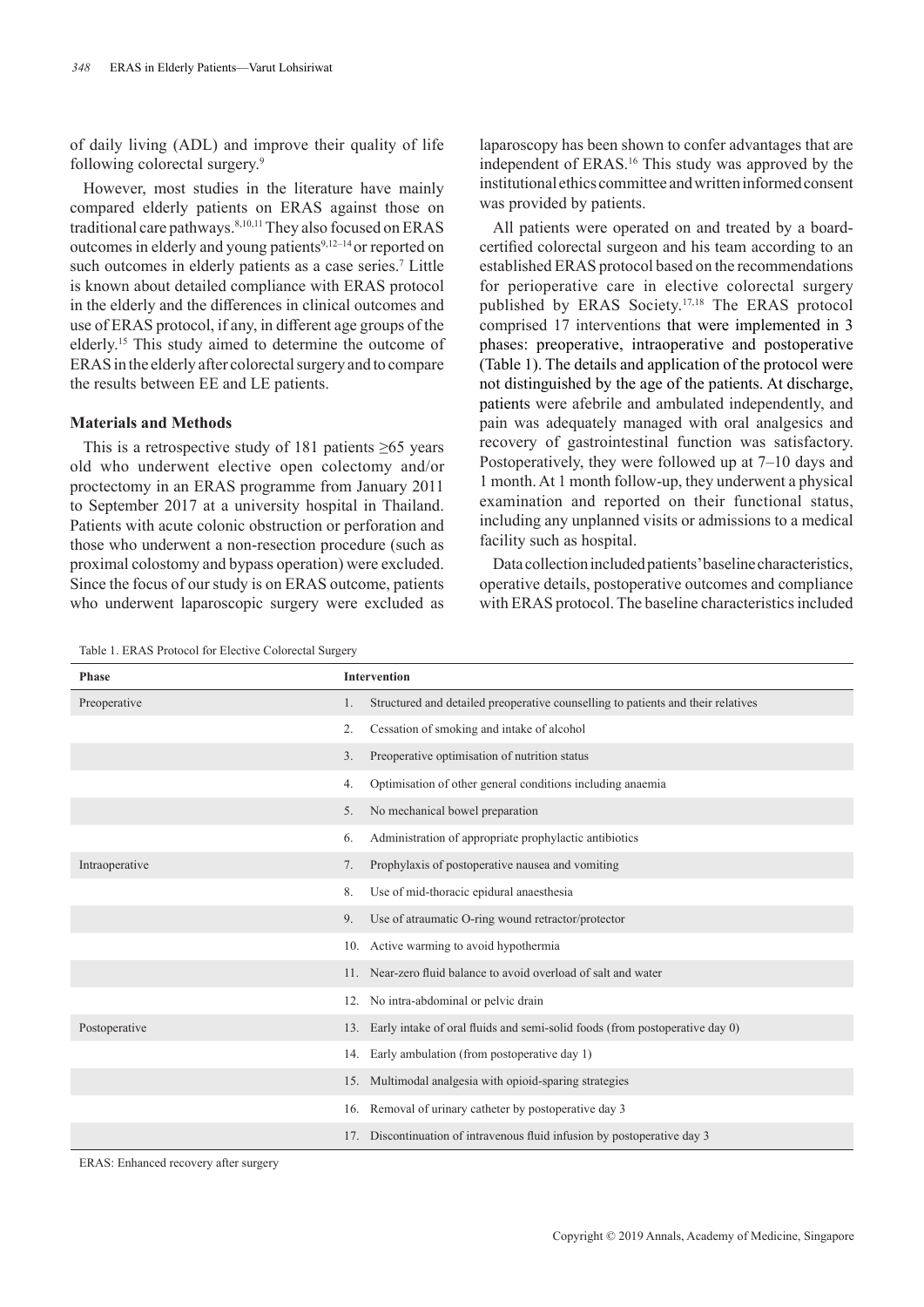age, body mass index, gender, indication for surgery, preoperative haematocrit and serum albumin, the American Society of Anesthesiologists (ASA) classification results and ColoRectal Physiological and Operative Severity Score for the enUmeration of Mortality and Morbidity.19 The operative details included operative time and type, estimated blood loss and use of epidural analgesia. Postoperative outcomes included complications graded according to the Clavien-Dindo classification of surgical complications, $20$ severe complications (defined as Clavien-Dindo grade ≥III), time to first defecation and resumption of solid diet, duration of postoperative stay, death and readmission within 30 days after surgery. Compliance rate with ERAS protocol was derived by the division of the number of ERAS interventions in each patient against the aggregate of 17 interventions in our ERAS programme. All data were prospectively collected by the author and his ERAS coordinators through paper-based data collection before they were transferred to an electronic record for analysis.

Statistical analyses were performed using PASW Statistics for Windows version 18.0 (SPSS Inc., Chicago, IL, USA). Continuous variables were expressed as mean  $\pm$  standard deviation or median and interquartile range (IQR), and were compared using Student's t-test or Mann-Whitney U test. Categorical data were expressed in aggregate values

Table 2. Baseline Characteristics of Patients and Operative Details

(percentage) and compared using Pearson's chi-square or Fisher's Exact test. A value of *P* <0.05 was considered statistically significant.

# **Results**

Mean age of the patients was 73 years (range, 65–90 years) and was 68.6 years and 79.6 years in the EE ( $n =$ 107) and LE ( $n = 74$ ) groups, respectively. Seventy (39%) patients underwent proctectomy and 38 (21%) patients had stoma formation. Although the LE group had significantly poorer baseline characteristics, the operative details of both groups were comparable (Table 2).

Overall complication and severe complication rates were 28% and 3.3%, respectively. The most common postoperative complication was ileus ( $n = 14$ ; 7.7%) followed by wound infection ( $n = 10$ ; 5.5%) and pneumonia  $(n = 7, 3.9\%)$ . The most common severe complication was anastomotic leakage that required reoperation ( $n =$ 4; 2.2%). The LE group had a significantly higher overall complication rate (38% vs 22%; *P* = 0.016) but comparable rate of severe complications  $(2.7\% \text{ vs } 3.7\%; P = 1.00)$ .

Median postoperative stay was 4 days (IQR, 4–6 days) and it was not significantly different between both groups (5 days for LE vs 4 days for EE;  $P = 0.176$ ). In both groups,

| Variable                                             | Aggregate<br>$(n = 181)$ | <b>Early Elderly</b><br>$(n = 107)$ | <b>Late Elderly</b><br>$(n = 74)$ | P Value                   |
|------------------------------------------------------|--------------------------|-------------------------------------|-----------------------------------|---------------------------|
| Age (years, mean $\pm$ SD)                           | $73.1 \pm 6.4$           | $68.6 \pm 2.9$                      | $79.6 \pm 4.0$                    | $\leq 0.001$ <sup>*</sup> |
| Male $(\% )$                                         | 112(62)                  | 67(63)                              | 45(61)                            | 0.806                     |
| BMI (kg/m <sup>2</sup> , mean $\pm$ SD)              | $22.9 \pm 3.8$           | $23.3 \pm 3.7$                      | $22.2 \pm 3.8$                    | $0.037*$                  |
| ASA classification $\geq$ 3 (%)                      | 53 (29)                  | 21(20)                              | 32(43)                            | $< 0.001$ *               |
| Diabetes mellitus $(\% )$                            | 60(33)                   | 28(26)                              | 32(43)                            | $0.016*$                  |
| CR-POSSUM (median, IQR)                              | $2.5(1.8-3.5)$           | $1.9(1.4-2.5)$                      | $3.5(2.6-9.0)$                    | $< 0.001$ *               |
| Preoperative haematocrit (%, mean $\pm$ SD)          | $36.2 \pm 5.1$           | $37.0 \pm 5.0$                      | $35.1 \pm 5.0$                    | $0.013*$                  |
| Preoperative serum albumin ( $g/dL$ , mean $\pm$ SD) | $3.8 \pm 0.5$            | $3.9 \pm 0.4$                       | $3.7 \pm 0.6$                     | $0.007*$                  |
| Cancer surgery $(\% )$                               | 170 (94)                 | 101(94)                             | 69(93)                            | 0.750                     |
| Rectal surgery $(\% )$                               | 70(39)                   | 44(41)                              | 26(35)                            | 0.416                     |
| Resection with stoma formation $(\%)$                | 38(21)                   | 19(18)                              | 19(26)                            | 0.198                     |
| Multivisceral organ resection $(\%)$                 | 17(9)                    | 11(10)                              | 6(7)                              | 0.412                     |
| Operative time (minutes, mean $\pm$ SD)              | $183 \pm 71$             | $189 \pm 75$                        | $175 \pm 65$                      | 0.197                     |
| Estimated blood loss, mL (median, IOR)               | $150(55 - 300)$          | $150(50-300)$                       | $150(78-213)$                     | 0.879                     |
| Use of epidural analgesia $(\%)$                     | 62(34)                   | 36(34)                              | 26(35)                            | 0.835                     |

ASA: American Society of Anesthesiologists; BMI: Body mass index; CR-POSSUM: ColoRectal Physiological and Operative Severity Score for the enUmeration of Mortality and Morbidity; IQR: Interquartile range; SD: Standard deviation  $*P < 0.05$ .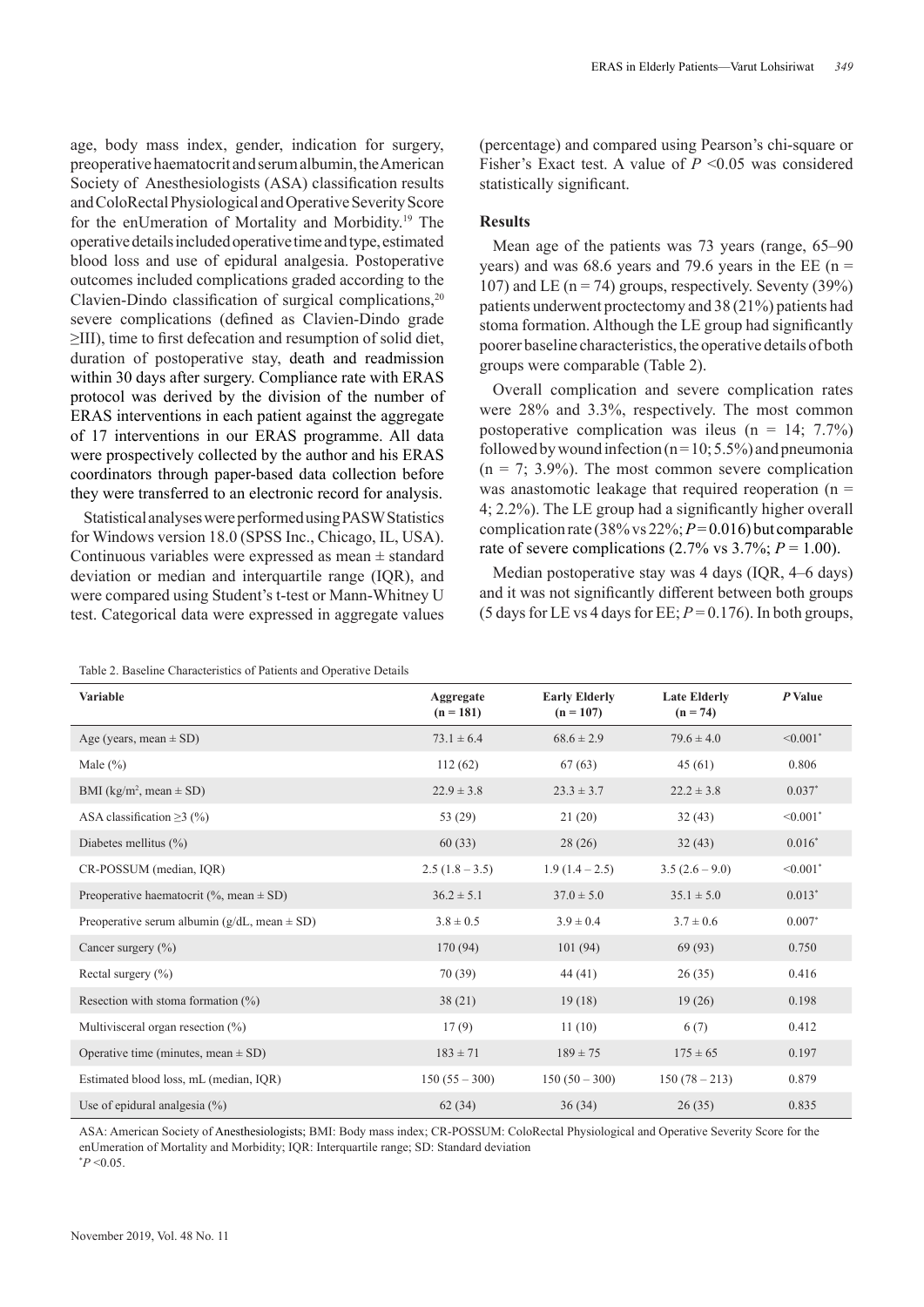median time to first defecation was 3 days ( $P = 0.915$ ). There were no significant differences in admission rate to the high dependency unit or intensive care unit, 30-day mortality and 30-day readmission rate between both groups. The outcome measures in both groups are shown in Table 3 and Figure 1.

Overall compliance with ERAS protocol was 76% (IQR, 65–82%) and it did not vary significantly between the LE (71%) and EE (76%) groups ( $P = 0.301$ ). However, the LE group had significantly lower compliance with preoperative optimisation of nutrition status (55% vs 72%;  $P = 0.026$ ), intraoperative fluid management (45%) vs  $60\%$ ;  $P = 0.049$ ) and postoperative use of opioidsparing multimodal analgesia (36% vs  $60\%$ ;  $P = 0.003$ ) (Fig. 2). In both groups, the lowest adherence to ERAS interventions included avoidance of mechanical bowel preparation (overall compliance of 23%) and use of midthoracic epidural analgesia (overall compliance of 34%). There was no significant difference in the percentage of patients who had epidural analgesia and who did not undergo bowel preparation in both groups (12% in LE vs 7% in EE; *P* = 0.190).

#### **Discussion**

This study has demonstrated the usefulness of ERAS protocol in open colorectal surgery in different age groups of the elderly. Although LE patients had significantly poorer baseline characteristics than EE patients, the clinical outcomes of ERAS following major colorectal surgery (such as time to gastrointestinal recovery, hospital stay and

Table 3. Outcome Measures

severe complication rate) were not significantly different between both groups. This finding suggests that ERAS protocol is safe and effective in elderly patients, and that more vulnerable patients such as LE may benefit most from an ERAS programme.

Although overall compliance with ERAS protocol was comparable between EE and LE patients, the latter had significantly lower compliance with some ERAS manoeuvres, namely, optimisation of nutrition status, intraoperative fluid management and postoperative use of opioid-sparing multimodal analgesia. The lowest adherence to ERAS protocol in our patients was seen in their avoidance of mechanical bowel preparation and use of mid-thoracic epidural analgesia. This finding highlighted the challenges that can be encountered in the implementation of certain ERAS interventions in an aged population.

Although an ERAS programme will benefit most surgical patients through a reduction of their stress response to surgery and facilitation of functional recovery, it may compromise the well-being of certain groups of patients that include the elderly who typically have multiple comorbidities, higher risk of postoperative complications and require an extended period of convalescence.21–23 Nevertheless, our study has highlighted some clinical benefits of ERAS in the elderly. For example, the median postoperative stay of 4 days in our patients was remarkably low compared to that reported in the literature.6,10,11 The median postoperative stay in the LE group was also insignificant compared to the EE group, being 1 day more than the latter. Our finding that LE patients had more overall complications—but not more

| <b>Variable</b>                                  | Aggregate<br>$(n = 181)$ | <b>Early Elderly</b><br>$(n = 107)$ | <b>Late Elderly</b><br>$(n = 74)$ | P Value  |
|--------------------------------------------------|--------------------------|-------------------------------------|-----------------------------------|----------|
| Time to resume normal diet in days (median, IQR) | $2(0-3)$                 | $1(0-3)$                            | $2(1-3)$                          | 0.436    |
| Time to first defecation in days (median, IQR)   | $3(2-4)$                 | $3(2-4)$                            | $3(2-4)$                          | 0.915    |
| Overall complications $(\%)$                     | 51(28)                   | 23(22)                              | 28(38)                            | $0.016*$ |
| Severe complications $(\%)^{\dagger}$            | 6(3.3)                   | 4(3.7)                              | 2(2.7)                            | 1.000    |
| Patients who required HDU or ICU stay (%)        | 14(7.7)                  | 7(6.5)                              | 7(9.5)                            | 0.470    |
| HDU/ICU stay in days (median, IQR) <sup>‡</sup>  | $3(2-4)$                 | $3(2-4)$                            | $2(1-4)$                          | 0.116    |
| Postoperative stay in days (median, IQR)         | $4(4-6)$                 | $4(3-5)$                            | $5(4-6)$                          | 0.176    |
| 30-day mortality $(\%)$                          | 1(0.6)                   | $\overline{0}$                      | 1(1.4)                            | 0.409    |
| Unplanned 30-day readmission $(\%)$              | 2(1.1)                   | 2(1.9)                              | $\overline{0}$                    | 0.514    |
| Compliance with ERAS, % (median, IQR)            | $76(65-82)$              | $76(65-82)$                         | $71(65-82)$                       | 0.301    |

ERAS: Enhanced recovery after surgery; HDU: High dependency unit; ICU: Intensive care unit

 $*P < 0.05$ .

† Clavien-Dindo grade ≥III. The most severe complication was observed in patients with >1 complication.

‡ Fourteen patients required admission to HDU or ICU.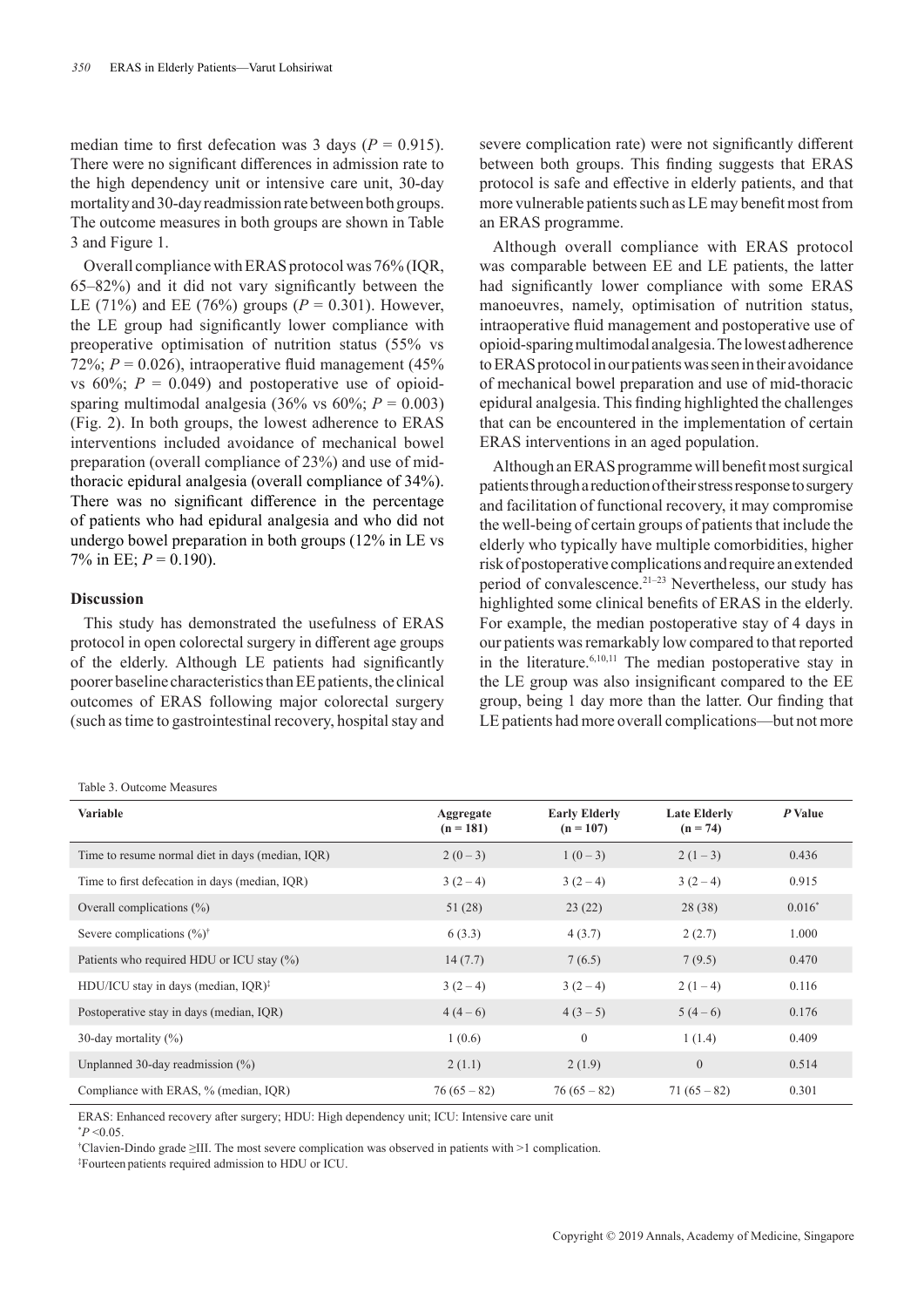

Fig. 1. Radar chart showing surgical outcomes of ERAS in EE and LE colorectal surgery patients. EE: Early elderly; ERAS: Enhanced recovery after surgery; HDU: High dependency unit; ICU: Intensive care unit; LE: Late elderly; PO: Postoperative





Fig. 2. Percentage of EE and LE patients who adhered to the 17 interventions in ERAS protocol. EE: Early elderly: ERAS: Enhanced recovery after surgery; IV: Intravenous; LE: Late elderly; POD: Postoperative day; PONV: Postoperative nausea and vomiting  $*P < 0.05$ .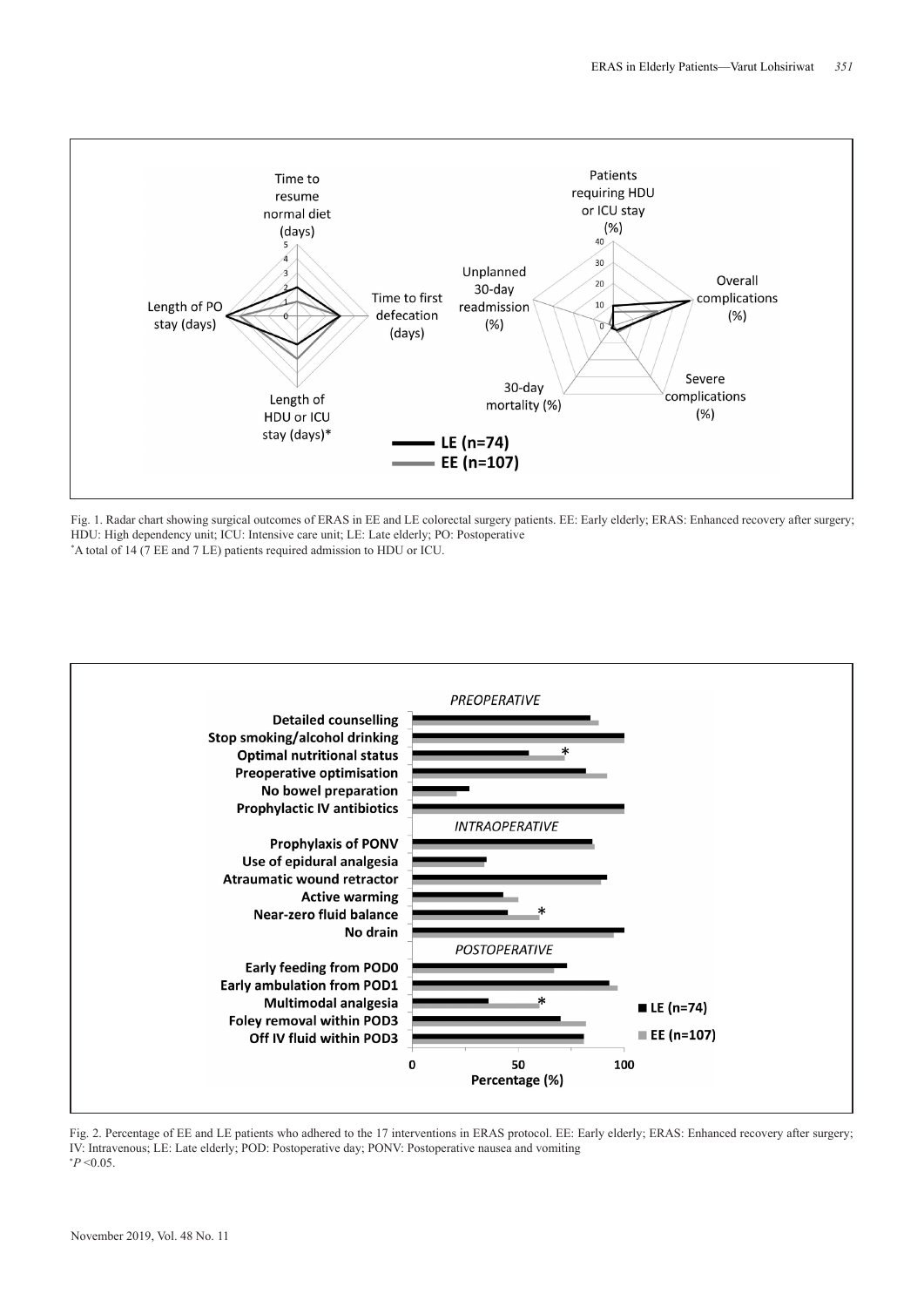severe complications—also corroborated a similar finding from an ERAS registry for colorectal surgery in Italy.<sup>14</sup>

Due to differences in physical fitness and comorbidities in the aged population, one could argue the need for specific ERAS guidelines and recommendations or different perioperative care protocols in elderly and frail patients.13,24 It is, however, well documented that increased ERAS compliance correlates with fewer complications, shorter hospital stay and lower hospital expenses.4,25 Some studies have reported that colon surgery, laparoscopy and lack of stoma formation were linked to higher compliance with ERAS<sup>7</sup> while a high ASA grade and older age were significantly associated with lower adherence.<sup>14</sup>

In our study, high overall compliance with ERAS—76% in EE and 71% in LE—was comparable to that reported by ERAS centres in Europe.<sup>8,12,13</sup> Several studies indicated that when compliance with ERAS protocol reached 70%, there was a significant improvement in short- and longterm outcomes following colorectal surgery.26,27 In our study, high adherence to ERAS could be attributed to the implementation of a multidisciplinary team approach after ERAS was implemented for colorectal surgery in 2011.

Low compliance with preoperative optimisation of nutrition status in our LE patients could be partly caused by a higher incidence of malnourishment. They could also experience more difficulty imbibing solid food and nutritional supplements. Compliance with intraoperative fluid therapy was also lower in older patients who underwent major abdominal surgery for endothelial injury and interstitial oedema, $28$  likely due to existing comorbidities—such as cerebrovascular disease, coronary artery disease and renal insufficiency—that made fluid management a challenge. The comorbidities also provide absolute or relative contraindications for the administration of non-steroidal anti-inflammatory drugs or selective cyclo-oxygenase-2 inhibitors as part of opioid-sparing multimodal analgesia.29

In our patients, low compliance with mechanical bowel preparation could be attributed to the routine use of preoperative bowel preparation in our institute for any surgical procedure related to left-sided colon and rectum. However, recent evidence suggests that it is not a prerequisite for elective colorectal surgery.<sup>30</sup> The limited use of thoracic epidural analgesia in our patients could be due to the reluctance of some anaesthesiologists to offer it to patients since it could heighten the risk of hypotension.<sup>31</sup> Some clinicians may also prefer other analgesic approaches such as transverse abdominis plane block and surgical site infiltration.

Our study has a few limitations. First, certain ERAS interventions—such as absence of preoperative bowel

preparation and use of mid-thoracic epidural anaesthesia were not widely used in our study. This could be addressed by closer cooperation within the multidisciplinary ERAS team to improve the implementation of all ERAS interventions. Second, some interventions recommended by ERAS Society were not introduced in our protocol. These included preoperative carbohydrate loading and pharmacological prophylaxis against venous thromboembolism,17,18 and their absence was attributed to the lack of commercially available carbohydrate drinks in Thailand and low incidence of venous thromboembolism in Thais undergoing major abdominal surgery for gastrointestinal malignancy,<sup>32</sup> respectively. Third, this was a single-centre study of a limited cohort of elderly patients. Multicentre and large-scale studies are needed to validate the findings of this study.

There is also a need to investigate long-term outcomes in elderly patients who have undergone major colorectal surgery according to ERAS protocol. Future studies should include measures of clinical outcomes and patient-reported outcomes such as functional recovery and quality of life. A small case series has shown that ERAS helped surgical patients ≥75 years old to maintain their ADL after colorectal surgery. Although the modified Barthel index of their ADL dropped by 3%, it returned to preoperative baseline level 1 month after surgery.9

A strength of this study was that data were extracted from the prospective database of a colorectal surgery unit in the largest university hospital in Thailand, and all patients were managed by the ERAS team according to a well established ERAS protocol. Second, there was no selection or performance bias since all elderly patients who underwent elective colorectal resection during the study period were included. Third, overall compliance with ERAS and its interventions were compared. Finally, this study included only "open" surgeries that are known to result in bigger physiological changes and it is also more difficult to implement an ERAS programme compared to laparoscopic surgery,<sup>16</sup> thus highlighting the novel findings of this study.

#### **Conclusion**

Although LE patients presented with more comorbidities and poorer baseline characteristics, they had—with the exception of a higher overall complication rate—good gastrointestinal recovery and other clinical outcomes that were comparable to EE patients in an ERAS programme for colorectal surgery. ERAS compliance was also relatively high in both groups of patients. The findings of this study suggest that an ERAS protocol for colorectal surgery is safe and effective in different age groups of elderly patients.